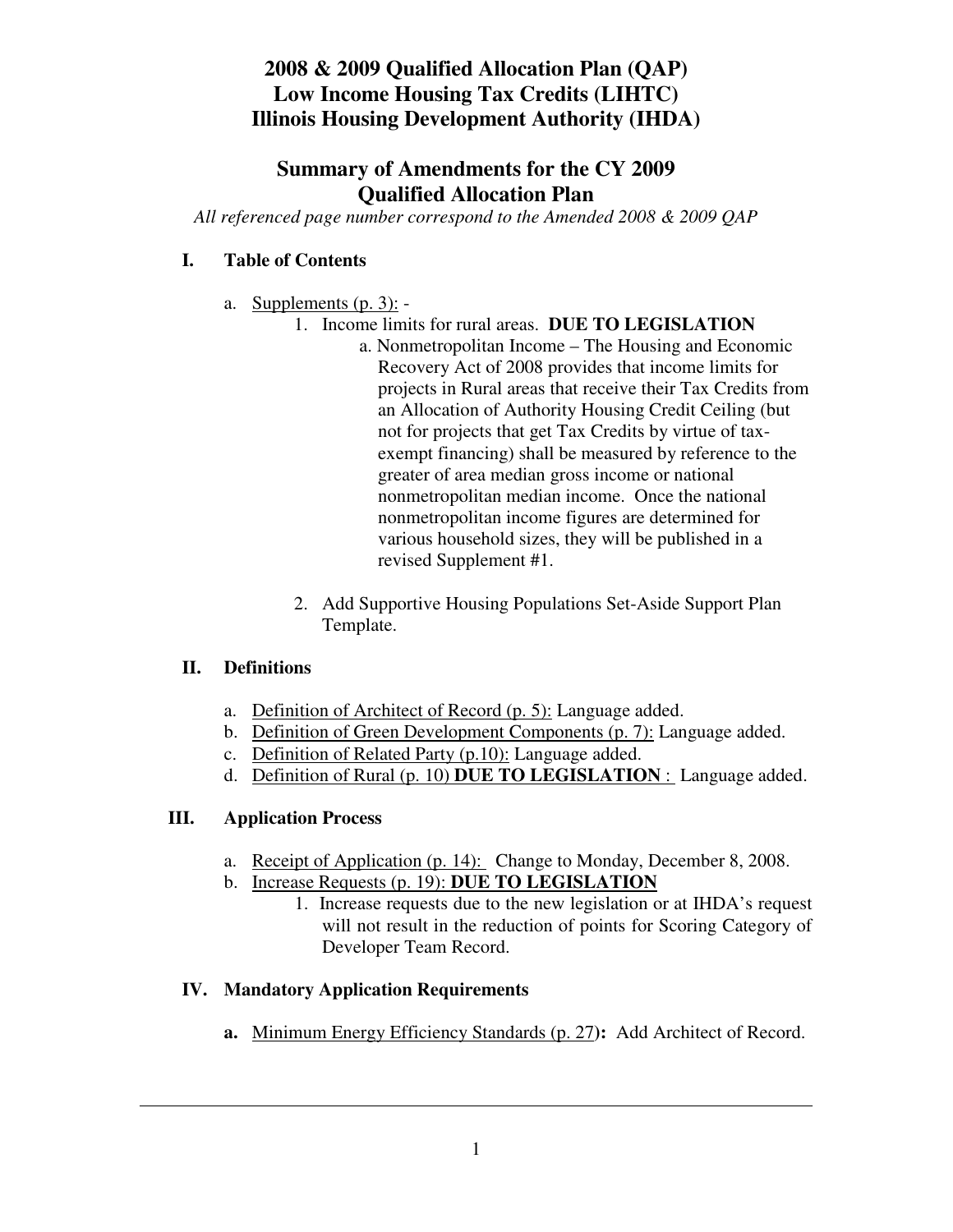## **Summary of Amendments for the CY 2009 Qualified Allocation Plan**

*All referenced page number correspond to the Amended 2008 & 2009 QAP* 

#### **V. Scoring Categories**

#### a. Development Team Record (p. 46): **DUE TO LEGISLATION**

- i. Increase requests due to the new legislation or at IHDA's request will not result in the reduction in points for this Scoring Category.
- b. Green Checklist and Inspection Fee (p. 49):
	- i. Added: Green Checklist must be included in application in order to be awarded points.
	- ii. Include inspection fee for all projects to review green development components and enhanced accessibility for which the project received points. A fee of \$1,500 will apply, and should be included in the development budget. Inspection fee would be due/paid with the project's executed Reservation Letter.
- c. Project Design/Amenities (pgs. 49): **DUE TO LEGISLATION**
	- i. Historic Nature: Projects designated locally as historic landmarks and projects in locally designated historic districts will earn (1) one point where the landmark or district is certified by the Illinois Historic Preservation Agency or the National Park Service and the application includes appropriate documentation as to the designation.

### **VI. Mandatory Project Standards**

- a. Grants/Federal Subsidies (p. 57): **DUE TO LEGISLATION**  No longer required, deleted.
- b. HOME Program Projects (p. 57) **DUE TO LEGISLATION** No longer required, deleted.
- c. Tax Credit Calculation (p. 57): **DUE TO LEGISLATION** For new construction and substantially rehabilitated buildings that are not federally subsidized, the applicable percentage (i.e. Credit rate), is temporarily increased to no less than 9%. Applicable for buildings that are placed in service after the Act becomes law (July 30, 2008) and before 12/31/2013.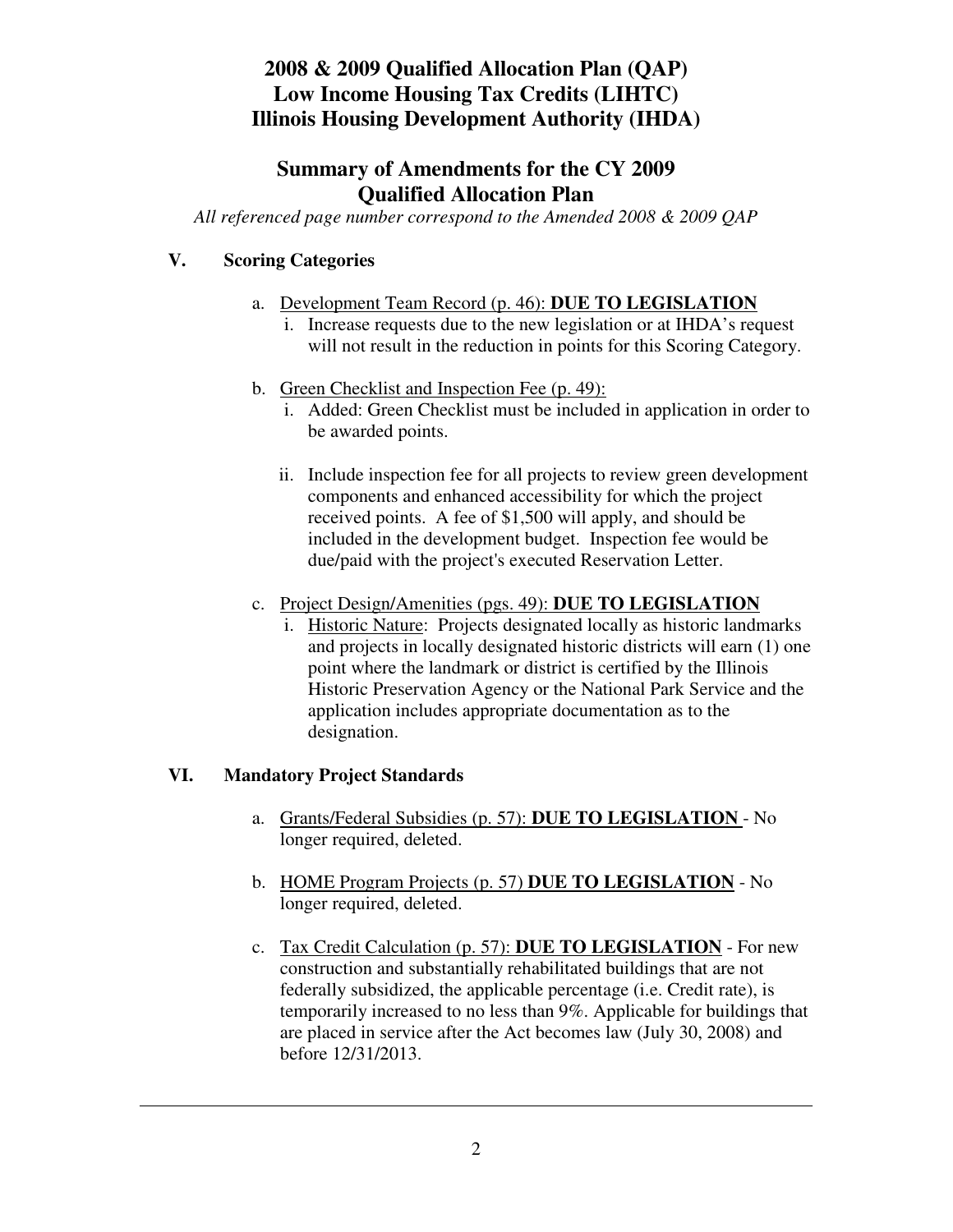# **Summary of Amendments for the CY 2009 Qualified Allocation Plan**

*All referenced page number correspond to the Amended 2008 & 2009 QAP* 

#### **VII. Reservation/Determination of Tax Credits**

- a. Election of Tax Credit Rate (p. 60): **DUE TO LEGISLATION** In the case of any non-federally-subsidized building, as defined in Section 42, which is placed in service after July 30, 2008 and before December 31, 2013, the applicable fraction percentage shall be nine percent (9%). Where a building meets the definition of federallysubsidized under Section 42, the Owner must elect the Tax Credit rate in effect during either (1) the month in which the tax-exempt obligations were issued; or (2) the month during which the Project is placed in service. To elect the first alternative, the Owner must execute, and have notarized, the election rider to the Determination Letter no later than the fifth day of the month following the month in which the tax-exempt obligations were issued.
- b. The Housing and Economic Recovery Act of 2008 provides that allocating agencies may provide up to a 30% boost (a "Boost") to the eligible basis of buildings designated by the agency, resulting in an increase in the Allocation to the Project (pgs. 63-64):

''Buildings Designated by State Housing Credit Agency - Any building which is designated by the state housing credit agency as requiring the increase in credit under this subparagraph in order for such building to be financially feasible as part of a qualified low-income housing project shall be treated for purposes of this subparagraph as located in a difficult development area which is designated for purposes of this subparagraph. The preceding sentence shall not apply to any building if paragraph (1) of subsection (h) [of Section 42 of the Code] does not apply to any portion of the eligible basis of such building by reason of paragraph (4) of such subsection." (Sec. 3003).

Note the following limitations to the Boost:

- a. Buildings located in Qualified Census Tracts are ineligible for the increase in an Allocation under this section;
- b. The increase in the amount of Tax Credits awarded under this section will be the **minimum amount of Tax Credits required to achieve financial feasibility**, so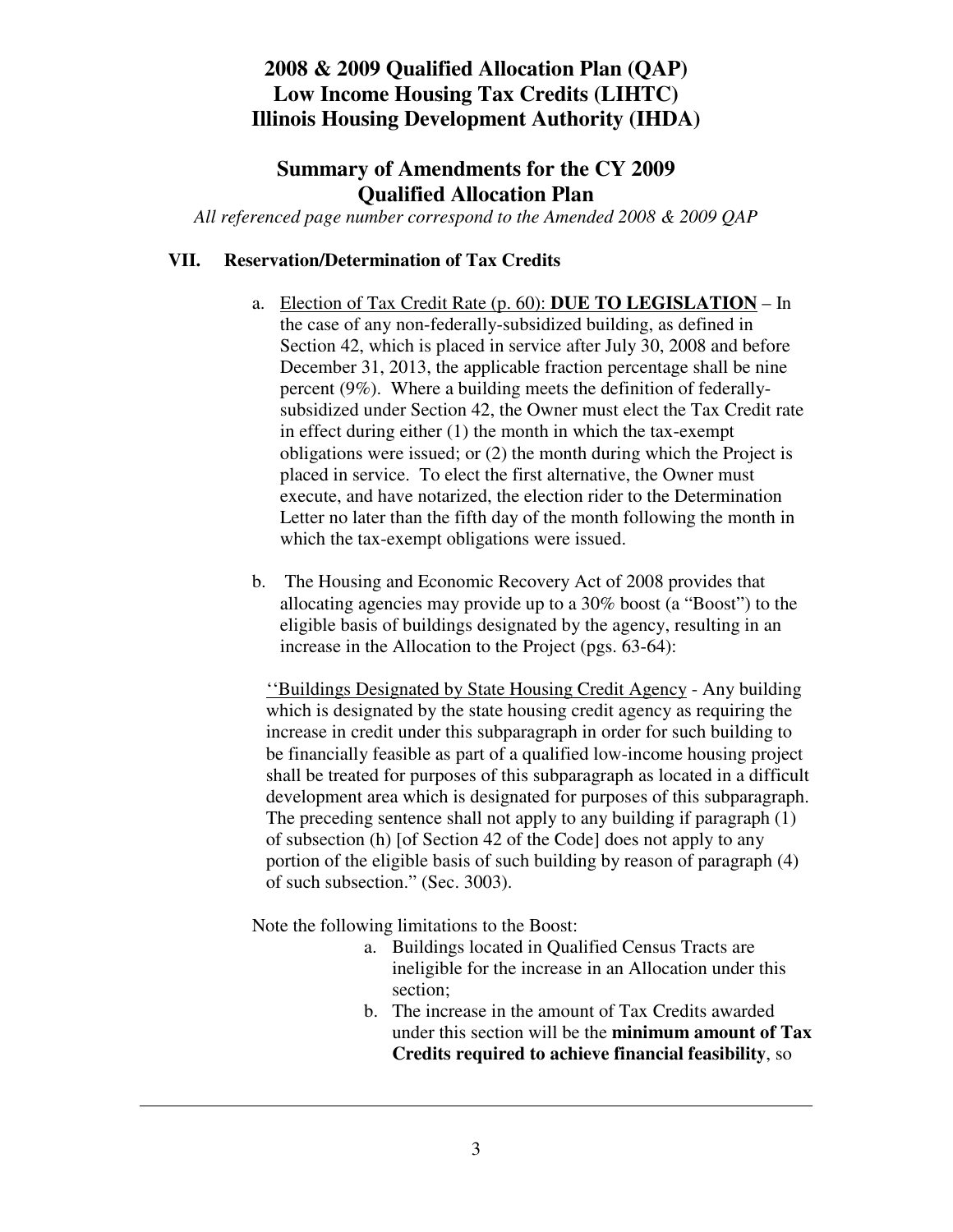## **Summary of Amendments for the CY 2009 Qualified Allocation Plan**

*All referenced page number correspond to the Amended 2008 & 2009 QAP* 

may result in an amount less than the thirty percent (30%) increase allowed by this section.

The following selection criteria will be utilized by the Authority in awarding the Boost to Projects.

1. High Cost Areas **(to be reflected in the application)** - Projects where the eligible basis (without the Boost) would be a low percentage of the total development costs due to either high land costs or the necessity of extensive site preparation and/or off-site costs (the "Eligible Costs") may apply for a Boost of up to 30% of their eligible basis. The Authority will rank Projects under this category according to the percentage of Eligible Costs in relation to total project cost (the "Ranking Percentile"). This formula is expressed in the following equation: Eligible Costs ÷ total project cost = Ranking Percentile.

> After ranking, the Authority will select those Projects which have the highest Ranking Percentile for the Boost.

- 2. Affordable Housing Planning and Appeal Act **(to be reflected in the application)** – Projects located in municipalities listed in Supplemental Document 4 of this QAP may apply for a Boost of up to 30% of their eligible basis.
- 3. Supportive Housing Populations **(to be reflected in the application)** - Projects that meet requirements of the Supportive Housing Population Set-aside may apply for a Boost of up to 30% of their eligible basis.
- 4. Projects that Become Financially Infeasible **(to be determined by the Authority after application)** – Projects that meet the following sub-criteria may be granted a Boost by the Authority:
	- a. meet at least one Governor's Affordable Housing Task Force priority as set forth in the Governor's Comprehensive Housing Plan; and
	- b. receive a numerical ranking sufficient to be funded from the Authority's Credit Ceiling; but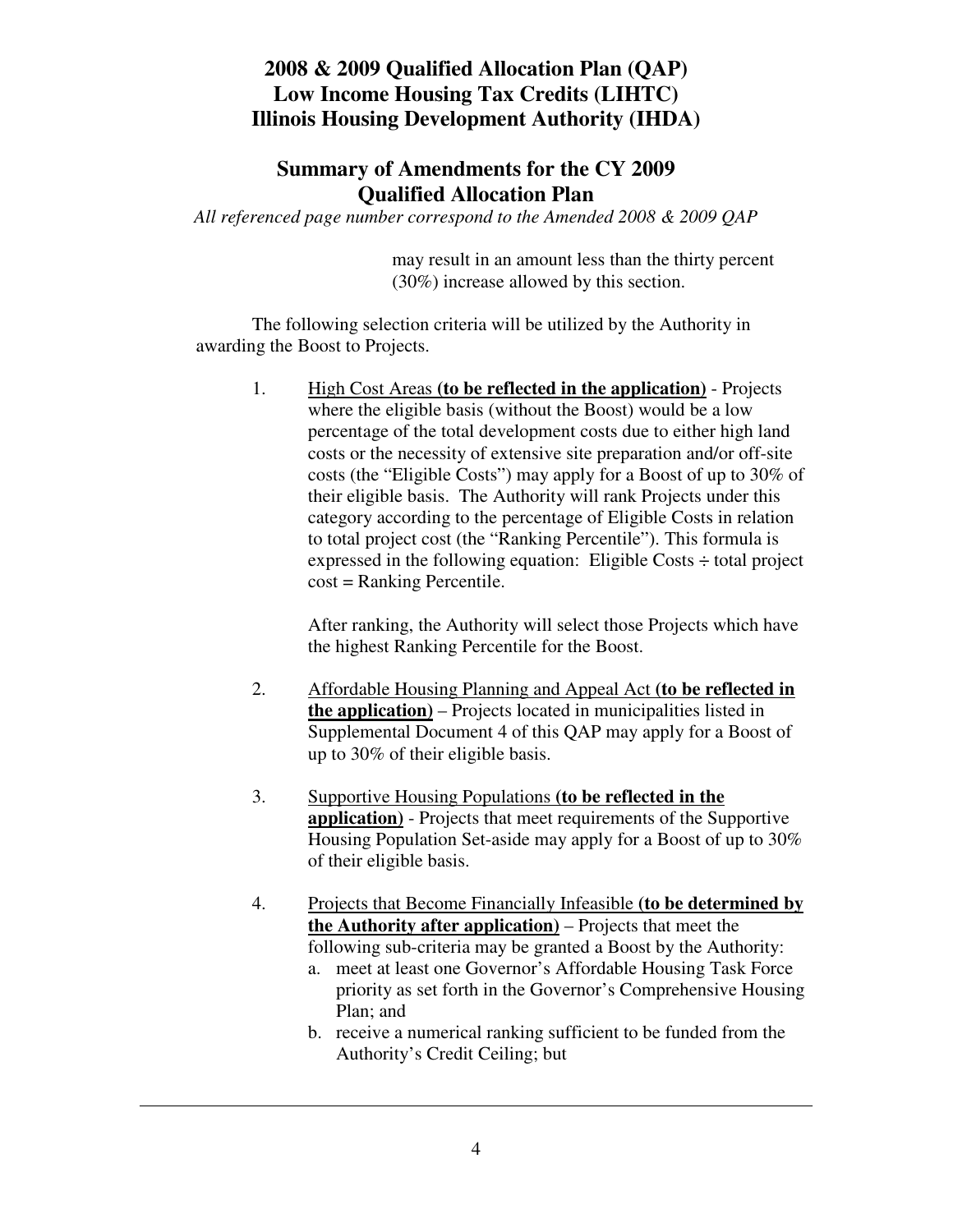## **Summary of Amendments for the CY 2009 Qualified Allocation Plan**

*All referenced page number correspond to the Amended 2008 & 2009 QAP* 

c. experience unforeseen difficulties in obtaining financing commitments such that they become financially infeasible

Applicants may not include a Boost under this fourth criterion in their application to the Authority. Eligibility for the Boost under this criterion will be determined by the Authority. This Boost may be awarded by the Authority to a Project at any time after Application but prior to the initial financial closing of a Project.

### **VIII. Allocation**

- a. Evidence of Site Control (p. 65) The evidence of Site Control in the Owner's name must be satisfactory to the Authority and must extend at least through June 30th of the year following the year in which the Carryover Allocation was made and received by November 1, of the year of allocation. On June 1, of the year following the Carryover Allocation, evidence of Site Control must be submitted to the Authority, in the Owner's name must be satisfactory to the Authority and must extend at least through December 31st of the year following the Carryover Allocation.
- b. Carryover Allocations (p. 65): **DUE TO LEGISLATION** Each Owner approved for a Reservation must evidence to the satisfaction of the Authority that more than ten percent (10%) of the reasonably expected basis in the Project (the "Ten Percent Test") has been incurred no later than twelve (12) months after the Carryover Allocation (the "Ten Percent Date").

#### **IX. Attachments**

- a. Updated Fee Schedule (p. 140)
	- 1. Include inspection fee for site visits for all projects to review green development components and enhanced accessibility for which the project received points. (Attachment 5)
- b. Non-Rural Municipalities (p. 144): Updated for 2009. Freeport in Stephenson Co. now considered rural. (Attachment 7)